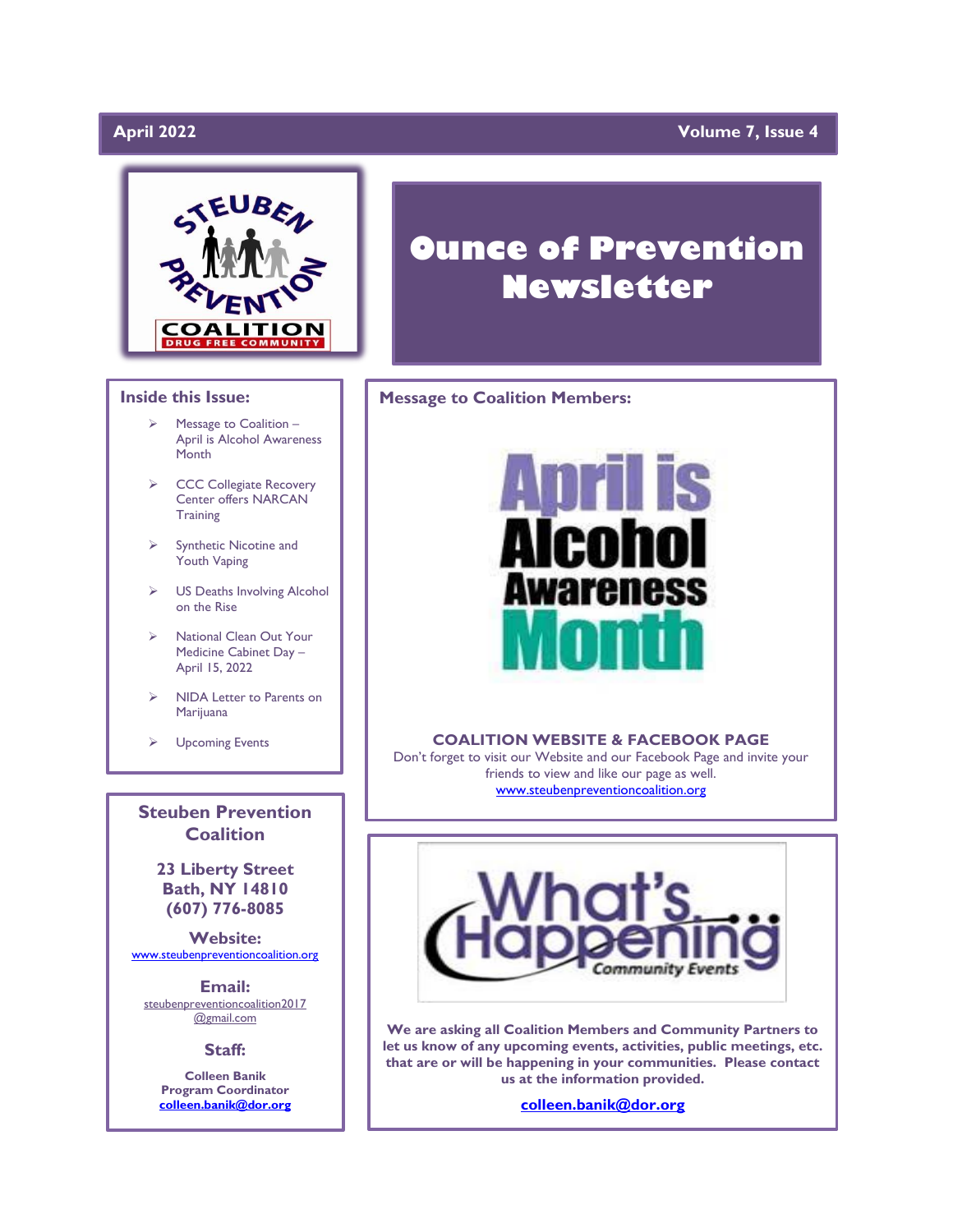# **April 2022 Page 2 Volume 7, Issue 4**

### **Corning Community College Collegiate Recovery Center Offers Narcan Training**

### *Article by Genevieve Likoudis* March 28, 2022

On March 1, 2022, Corning Community College Collegiate Recovery Center in partnership with the Steuben County Department of Health and Steuben Prevention Coalition, hosted a Narcan training and information session. Opioid Committee member and peer recovery coach Genevieve Likoudis along with peer coach Carli Clark trained in total forty-three students, faculty, staff and members of the public on recognizing the signs of an overdose and how to safely administer Narcan, local overdose statistics, protections offered by the NYS Good Samaritan Law, and how to access local resources. Each participant was given a box of potentially lifesaving Narcan to use in the event of an emergency.

College students are among the most important segments of society on the frontlines of the overdose epidemic. It's imperative they are taught about the risk of overdose and how to handle emergencies. Narcan only works with opioids. Administering it to a person overdosing from taking a different drug will do no harm, however. In many cases, people overdose from poly-drug use. The good Samaritan may not know which drugs the user consumed. The prevalence of fake pills containing the synthetic drug fentanyl are on the rise in the area. Fentanyl can be anywhere from 50 to 100X more powerful than morphine, making it extremely dangerous. These counterfeit pills are often sold on the dark web and on social media sites.

Unless a drug is prescribed to the user by a medical professional and obtained from a recognized, licensed pharmacy, the user should assume it is not safe to take.

Free, virtual Narcan is available (to anyone) weekly at <http://oasas.ny.gov/keywords/naloxone>

### **What is Synthetic Nicotine and What Does It Mean for the Youth Vaping Epidemic?**

### *Truth Initiative* March 24, 2022

Manufacturers of e-cigarettes and other nicotine products were using synthetic nicotine to exploit a regulatory loophole and keep selling the types of sweet and fruity flavored products that ignited the youth vaping epidemic that continues today. Fortunately, that loophole is closing.

Synthetic nicotine, which is created in a laboratory and not derived from tobacco, has become increasingly popular. A new paper from Stanford University identified six manufacturers of synthetic nicotine and 98 brands claiming to contain synthetic nicotine.

Many e-cigarette makers that used tobacco-derived nicotine have recently switched to synthetic nicotine to avoid regulation by the Food and Drug Administration (FDA). For example, Puff Bar, the top vape brand among youth, was told by the FDA in July 2020 to stop selling their flavored, tobacco-derived e-cigarette products. In March 2021, the company returned to the market with synthetic "tobacco-free nicotine."

As the FDA reviews thousands of applications from e-cigarette manufacturers to determine whether their products can stay on the market, brands that claim they use synthetic nicotine, including Puff Bar, have skirted this review process. According to the Stanford researchers, some brands even returned to the market with claims of synthetic formulations after the FDA denied their applications for tobacco-derived nicotine products and ordered them to stop selling those products.

As youth vaping continues at epidemic levels, synthetic nicotine threatens to worsen the youth nicotine use crisis. Here are important things to know about synthetic nicotine and how companies are using it to try to evade federal oversight aimed to protect youth.

### **For more information visit:**

**[https://truthinitiative.org/research-resources/emerging-tobacco-products/what](https://truthinitiative.org/research-resources/emerging-tobacco-products/what-synthetic-nicotine-and-what-does-it-mean-youth?utm_source=Truth+Initiative+Mailing+List&utm_campaign=b8ce07b7f8-Newsletter_2022_03_24&utm_medium=email&utm_term=0_c91fd8a5c5-b8ce07b7f8-86534308)[synthetic-nicotine-and-what-does-it-mean](https://truthinitiative.org/research-resources/emerging-tobacco-products/what-synthetic-nicotine-and-what-does-it-mean-youth?utm_source=Truth+Initiative+Mailing+List&utm_campaign=b8ce07b7f8-Newsletter_2022_03_24&utm_medium=email&utm_term=0_c91fd8a5c5-b8ce07b7f8-86534308)[youth?utm\\_source=Truth+Initiative+Mailing+List&utm\\_campaign=b8ce07b7f8-](https://truthinitiative.org/research-resources/emerging-tobacco-products/what-synthetic-nicotine-and-what-does-it-mean-youth?utm_source=Truth+Initiative+Mailing+List&utm_campaign=b8ce07b7f8-Newsletter_2022_03_24&utm_medium=email&utm_term=0_c91fd8a5c5-b8ce07b7f8-86534308) [Newsletter\\_2022\\_03\\_24&utm\\_medium=email&utm\\_term=0\\_c91fd8a5c5](https://truthinitiative.org/research-resources/emerging-tobacco-products/what-synthetic-nicotine-and-what-does-it-mean-youth?utm_source=Truth+Initiative+Mailing+List&utm_campaign=b8ce07b7f8-Newsletter_2022_03_24&utm_medium=email&utm_term=0_c91fd8a5c5-b8ce07b7f8-86534308) [b8ce07b7f8-86534308](https://truthinitiative.org/research-resources/emerging-tobacco-products/what-synthetic-nicotine-and-what-does-it-mean-youth?utm_source=Truth+Initiative+Mailing+List&utm_campaign=b8ce07b7f8-Newsletter_2022_03_24&utm_medium=email&utm_term=0_c91fd8a5c5-b8ce07b7f8-86534308)**



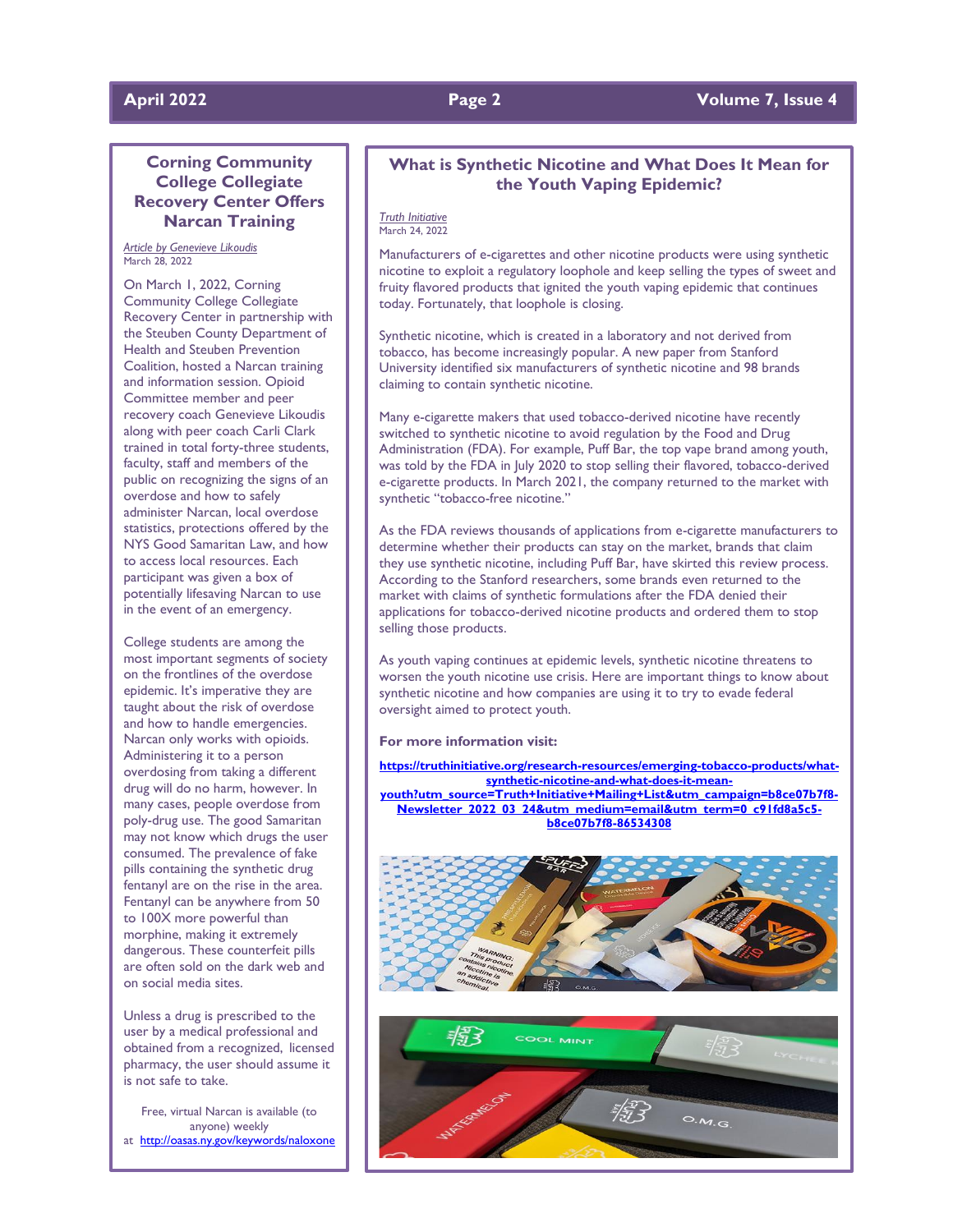# **U.S. Deaths Involving Alcohol Jumped 25% in the First Year of Pandemic**

*Partnership to End Addition* March 2022

U.S. deaths involving alcohol rose 25.5% during the first year of the pandemic, a new study finds.

In contrast, the average annual increase in alcohol-related deaths between 1999 and 2017 was 2.2%, CNN reports.

In 2020, there were 99,107 alcohol-related deaths, including motor vehicle crashes that occurred as a result of driving under the influence of alcohol. In 2019, there were 78,927 alcohol-related deaths.

"We're not surprised. It's unfortunate, but we sort of expected to see something like this," said lead study author Aaron White of the National Institute on Alcohol Abuse and Alcoholism. "It's not uncommon for people to drink more when they're under more duress, and obviously, the pandemic brought a lot of added stress to people's lives. In addition to that, it reduced a lot of the normal outlets people have for coping with stress, [like] social support and access to gyms."



For more information visit:

**[https://drugfree.org/drug-and-alcohol](https://drugfree.org/drug-and-alcohol-news/u-s-deaths-involving-alcohol-jumped-25-in-the-first-year-of-pandemic/?utm_source=pns&utm_medium=email&utm_campaign=u-s-deaths-involving-alcohol-jumped-25-in-the-first-year-of-pandemic%2F)[news/u-s-deaths-involving-alcohol](https://drugfree.org/drug-and-alcohol-news/u-s-deaths-involving-alcohol-jumped-25-in-the-first-year-of-pandemic/?utm_source=pns&utm_medium=email&utm_campaign=u-s-deaths-involving-alcohol-jumped-25-in-the-first-year-of-pandemic%2F)[jumped-25-in-the-first-year-of](https://drugfree.org/drug-and-alcohol-news/u-s-deaths-involving-alcohol-jumped-25-in-the-first-year-of-pandemic/?utm_source=pns&utm_medium=email&utm_campaign=u-s-deaths-involving-alcohol-jumped-25-in-the-first-year-of-pandemic%2F)[pandemic/?utm\\_source=pns&utm\\_med](https://drugfree.org/drug-and-alcohol-news/u-s-deaths-involving-alcohol-jumped-25-in-the-first-year-of-pandemic/?utm_source=pns&utm_medium=email&utm_campaign=u-s-deaths-involving-alcohol-jumped-25-in-the-first-year-of-pandemic%2F) [ium=email&utm\\_campaign=u-s](https://drugfree.org/drug-and-alcohol-news/u-s-deaths-involving-alcohol-jumped-25-in-the-first-year-of-pandemic/?utm_source=pns&utm_medium=email&utm_campaign=u-s-deaths-involving-alcohol-jumped-25-in-the-first-year-of-pandemic%2F)[deaths-involving-alcohol-jumped-25-in](https://drugfree.org/drug-and-alcohol-news/u-s-deaths-involving-alcohol-jumped-25-in-the-first-year-of-pandemic/?utm_source=pns&utm_medium=email&utm_campaign=u-s-deaths-involving-alcohol-jumped-25-in-the-first-year-of-pandemic%2F)[the-first-year-of-pandemic%2F](https://drugfree.org/drug-and-alcohol-news/u-s-deaths-involving-alcohol-jumped-25-in-the-first-year-of-pandemic/?utm_source=pns&utm_medium=email&utm_campaign=u-s-deaths-involving-alcohol-jumped-25-in-the-first-year-of-pandemic%2F)**

### **National Clean Out Your Medicine Cabinet Day April 15, 2022**

### *Opioid Committee – Connie Terry, Program Assistant*

When spring cleaning this year, don't just aim for those dusty corners in your house. Check your medicine cabinet. When was the last time you looked at the expiration dates on the medications? Do you have medications stored that you no longer plan to use? April 15th is National Clean Out Your Medicine Cabinet Day. It's an ideal time to sort through and safely dispose of those unwanted medications.

Timely disposal of unwanted medications, especially prescription medications, can reduce the risk of others taking the medication accidently or misusing the medication intentionally. 1.34 million calls are made to poison centers each year. 49% of those calls are for children. 2500 teens begin abusing prescription drugs each day. Medication mistakes are among the biggest causes of accidental injuries involving senior citizens. To avoid any of these incidents happening in your home, safely dispose of your unwanted and expired medications. Lock up the rest if possible, using a medication lockbox.

The best and most environmentally safe way to dispose of medications is by using a drug take-back program. The U.S. Drug Enforcement Agency (DEA) hosts take-back days in April and October each year. On April 30, 2022, the Steuben County Sheriff's Department will be collecting unwanted medications at the Public Safety Building in Bath, NY from 10:00am to 2:00pm. Unfortunately, sharps cannot be collected due to NYS public health guidelines, however all other medications may be turned in for safe disposal. Once collected, the medications will be transported to the DEA office in Rochester, NY by Steuben County Sheriff's Deputies and incinerated.

Another option includes taking your unwanted medications to a local medication drop box. Here is a complete list of drop boxes in Steuben County.

# **Medication Drop Box Locations in Steuben County, NY**

**OPIOID** 

**COMMITTEE** 

- Hammondsport Village PD
- Park Pharmacy, Hammondsport **Bath PD**
- **Steuben County Public Safety Building**
- Walgreen's, Bath
- TOPS, Bath
- IRA Emergency Dept. Canisteo Village Hall
- Hornell City PD
- Corning PD
- **Corning Hospital**
- **Gerould's Pharmacy, Corning** Market St. Apothecary, Corning
- 
- Addison Apothecary<br>Quinlan's, Wayland
- CVS, Wayland
- You can also dispose of medications by using disposal packets (DisposeRx or Deterra) available at your pharmacy. When water is added as directed, both of these products render medications unusable and safe to throw away in your trash. They will not harm the environment, unlike flushing meds down the toilet or pouring them down the sink. Next time you fill a prescription, request a disposal packet from your pharmacist.

The drug overdose epidemic in the United States is clearly a public health and public safety threat. By taking any of these steps, you can keep your home, your family and your community safer.